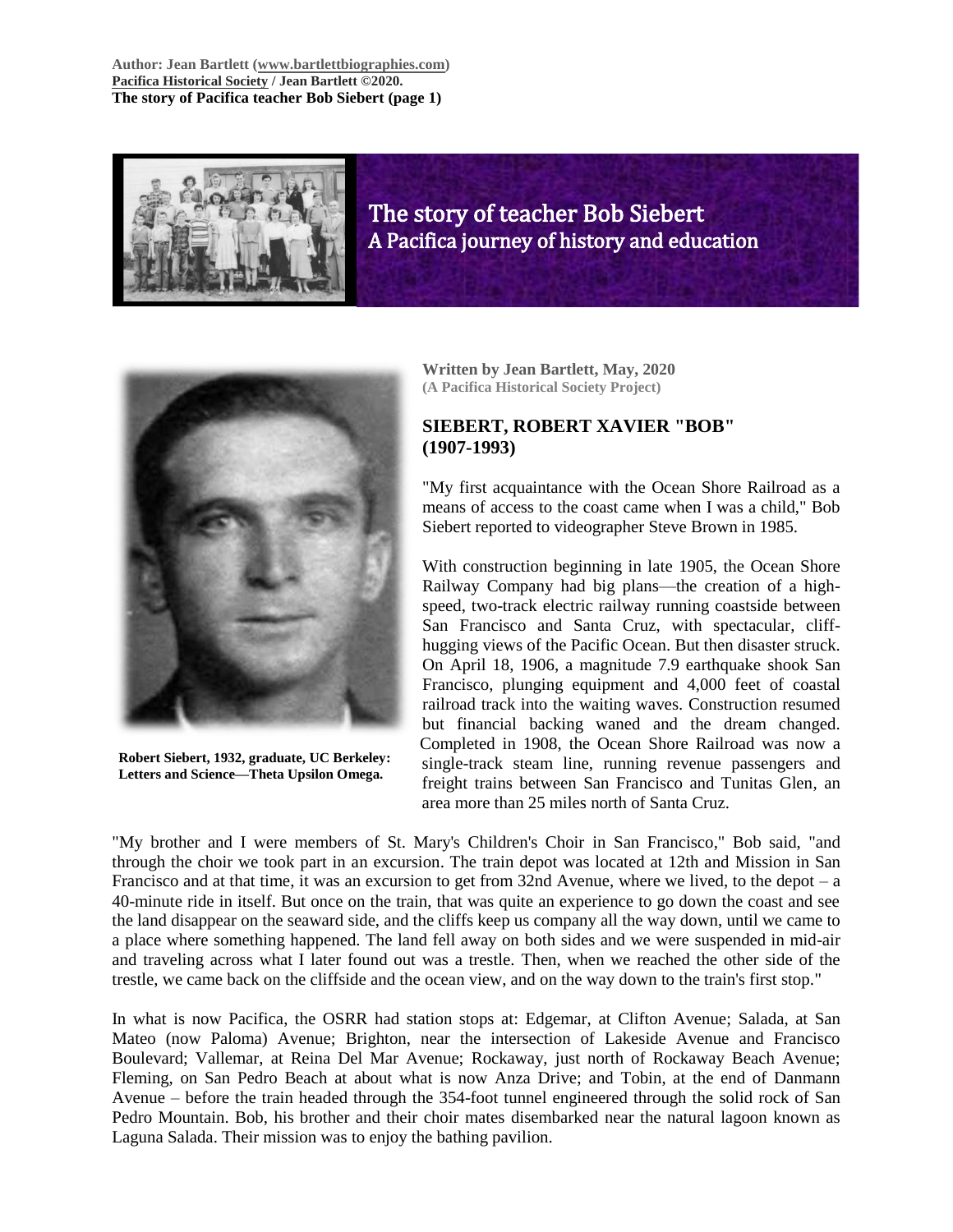**Author: Jean Bartlett [\(www.bartlettbiographies.com\)](http://www.bartlettbiographies.com/) [Pacifica Historical Society](http://pacificahistory.org/) / Jean Bartlett ©2020. The story of Pacifica teacher Bob Siebert (page 2)**



**The Ocean Shore Railroad steams along a coastside trestle, somewhere between 1908 and 1920. The railroad ceased operations in 1920.**

"The Laguna Salada was named after an arm of the sea that came in and covered a good part of what is now the Sharp Park Golf Course," Bob recalled. "Down by the lagoon, they placed a bathing pavilion. Decks reached out to the water, and bath houses (along today's Clarendon Road) covered the area. Many people took advantage of it, including the boys from San Francisco."

Robert Xavier Siebert was born to Mary Frances Dugan and Edward Frederic Siebert on February 28, 1907. He was the third of five children: Edward, Antoinette, Robert, Charles and Leo. The children were all about a year apart in age.

\* \* \*

"My dad was born in San Francisco's Mission District," Bob's daughter Andrea Siebert said.

At that time, the family was renting a house on Harrison Street where they had also lived during the 1906 earthquake and fire. Andrea noted that while the house survived the earthquake and fire, the gas lines in the entire neighborhood were shut down and the Siebert family cooked outside like everyone else until repairs were completed.

"From Harrison Street, the family moved to the Parkside neighborhood," Andrea continued. "My grandfather bought one of the first houses built on 32nd Avenue and Vicente Street."

*For this biography, Andrea Siebert was interviewed in April of 2020. In addition, the 2010 Pacifica Historical Society Footprints of Pacifica Episode No.87, the "Bob Siebert Family" – which includes excerpts from the 1985 Steve Brown/Bob Siebert interview – was an invaluable resource, as were Pacifica Historical Society files and photos.*

Bob's dad worked as a self-employed plumber and his mom worked at home, raising five children. Bob's parents additionally raised food for their family. They had a garden, they had poultry – the family never did without.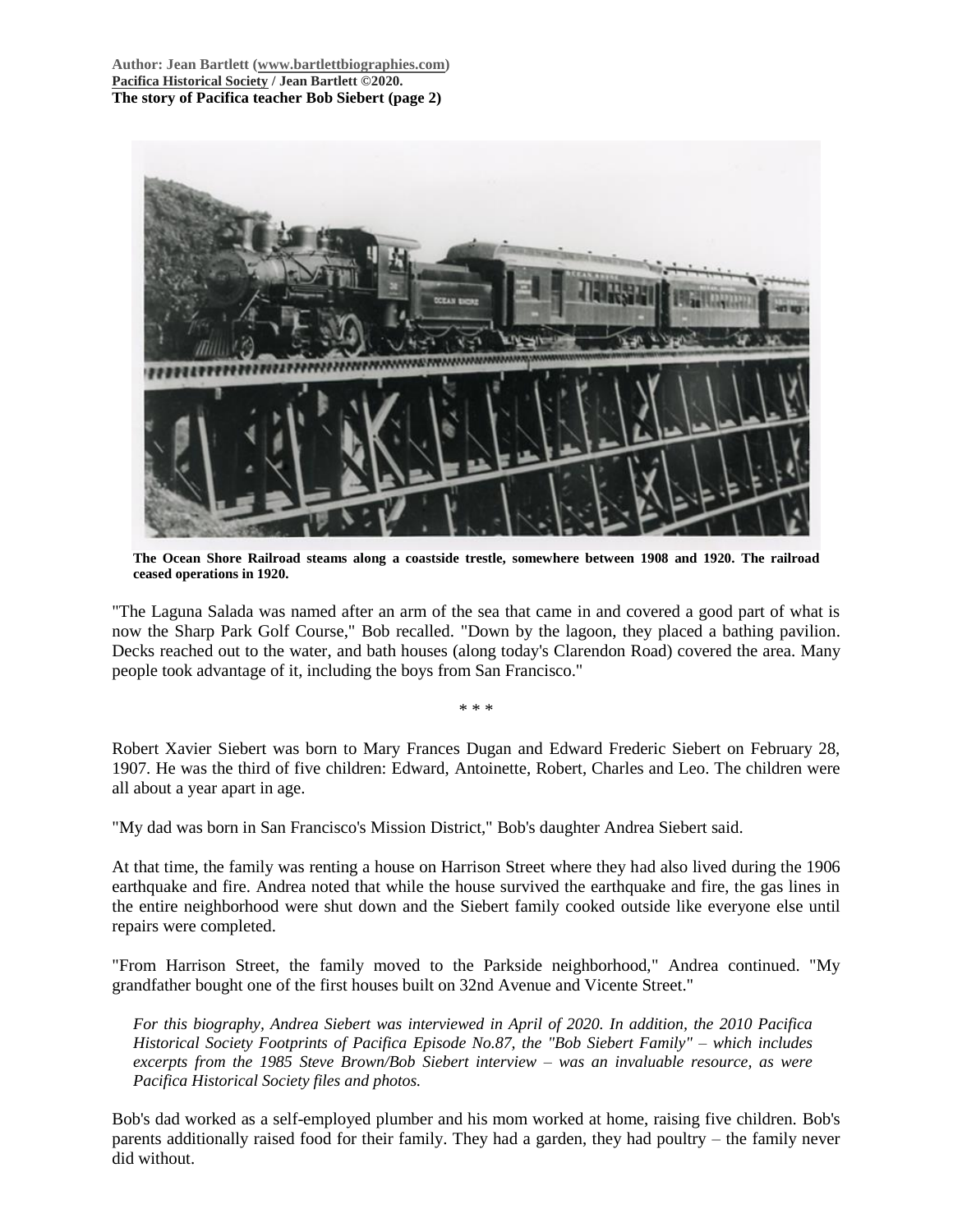**Author: Jean Bartlett [\(www.bartlettbiographies.com\)](http://www.bartlettbiographies.com/) [Pacifica Historical Society](http://pacificahistory.org/) / Jean Bartlett ©2020. The story of Pacifica teacher Bob Siebert (page 3)**



**Bob and his sister Antoinette, circa 1913.**

When Bob was born, the horse and buggy, bicycles, streetcars and trains were all the major forms of transportation. Automobiles became more common around 1915, but were still not common in San Francisco's lesser populated outer districts such as Parkside.

"When we lived at 32nd Avenue, my family would frequently take visits down to the coast for picnics and such," Bob recalled. "At first we did so by horse and buggy and then by automobile. I always remember one thing about the Coastside, even if we came on a foggy day – about the time we gathered everything up and made ready to go home, the sun would come out. Through the years we visited the Coastside many times. Later, when the time came for my wife and me to establish our own home, we were already acquainted with all the features of the Coastside that made it a desirable place to live."

When Bob was growing up, he and his siblings attended Parkside Elementary.

"All of the children helped at home," Andrea said. "They looked after each other, they cleaned and cooked with their parents, they learned to build, paint and maintain a home. There was free time in the summer and all the children in the neighborhood wrote plays and performed them for the adult community. Everyone camped out in the summer in what is now Sigmund Stern Grove. They lived in tents and shared barbequed food. The men would come home from work and join their families."

Bob attended Polytechnic High School on Frederick Street. He then headed off to the University of California, Berkeley. His brother Edward paid for his first year and then Bob went to work to pay for the last three years of college. First he worked as a waiter on a cruise ship.

"He then worked as a wiper on a tanker with Standard Oil of New York," Andrea said. "Ships, tankers and freighters alike were then propelled by burning oil. Huge ball bearings, bigger than beach balls, were set in cauldrons of oil to keep from freezing up. Oilers filled these and wipers had the job of mopping up spilled oil as the ships pitched."

Bob returned to UC Berkeley in the fall of 1929 and graduated in 1932. The fall of 1932 saw another increase in bank failures during the Great Depression.

"His first job after graduation was as a gauger – a person responsible for measuring the amount of alcohol in barrels of wine or spirits. They were needed by the alcohol tax unit as Prohibition ended."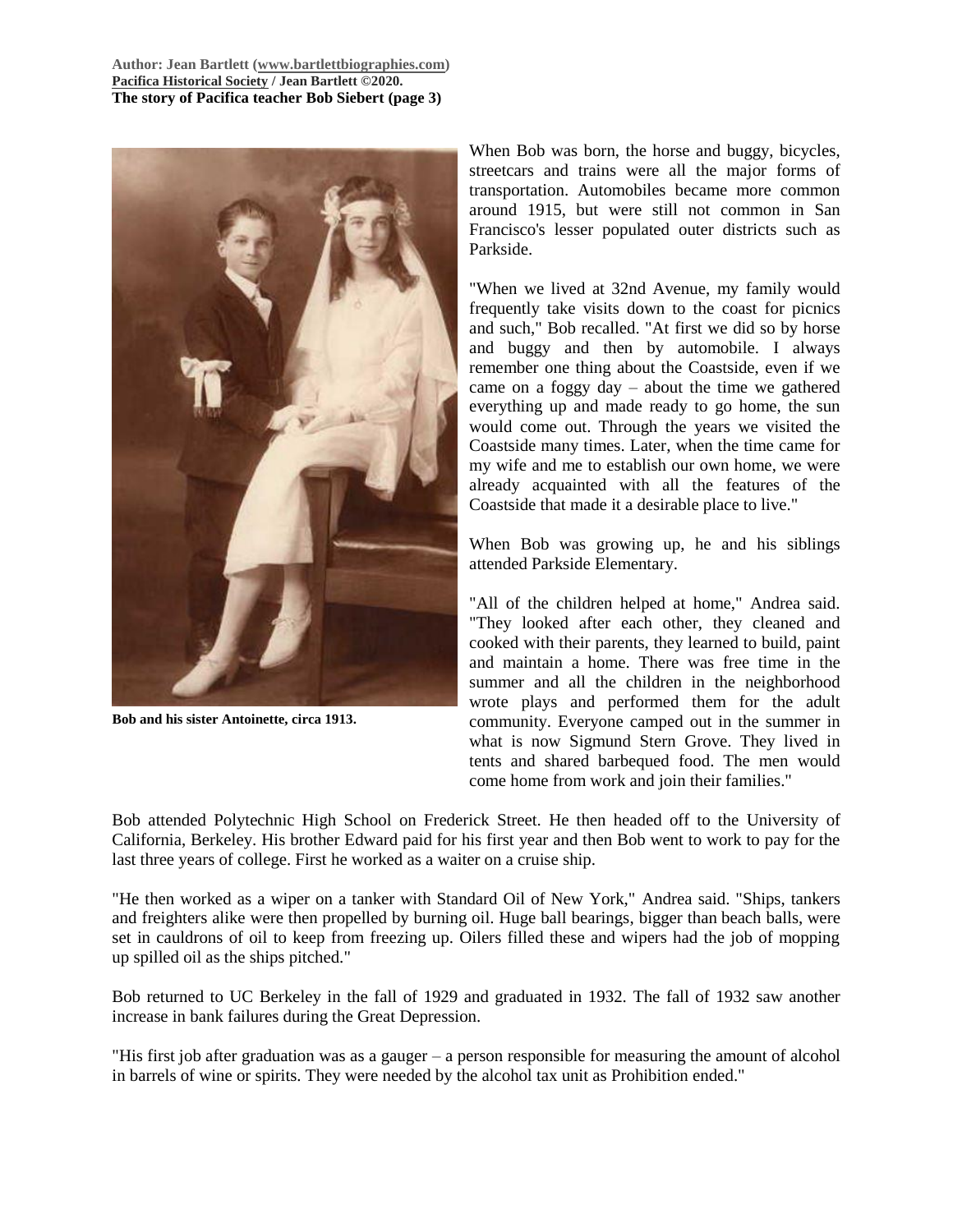

Bob Siebert met Emma de la Fuente in 1929. She was his sister's best friend and boss, and Antoinette introduced them.

"Both my mom and dad were working hard to help their families at that time and my dad was back in college," Andrea said. "And with the Depression on, no one was making immediate plans to marry."

Seven years after they met, the couple married at St. Anne of the Sunset, a Catholic Church on Judah Street in San Francisco.

"Their first home was on 32nd Avenue with my dad's folks. When my father secured work for himself, his younger brother and my mom's younger brother, they were able to buy a house in Sharp Park, an unincorporated area of San Mateo County, at what was then 1077 County Road (now Palmetto Avenue)."

"We moved to Pacifica in November of 1941," Bob said. "And of course we always remembered that was one month before Pearl Harbor."

"During the War, we had a Coastguard detachment stationed in Pacifica's castle," Bob continued. "That happened to our community here and to other communities in the country. Bringing a tremendous influx of military personnel to a place that depended upon wells for their water supply, as we did then, made it possible for many of the wells to be almost immediately dry. That brought it to our attention that we were going to have to do something about getting a water supply that was not dependent on groundwater."

That information leads to the introduction of a famous early Pacifica pioneer, Lydia Comerford Fahey. Lydia had a well that was 200-feet deep. She controlled about 80 acres of land and her home was situated where the Mobile Home Park is now on Palmetto Avenue. She was Bob and Emma's neighbor, and of course later the neighbor of Bob and Emma's three daughters – Andrea, Frederica and Ramona – when they began to come along, beginning with Andrea in 1943.

"Mrs. Fahey used her 200-foot freshwater well, which was so close to the ocean, to irrigate all her fields," Bob said. "It was used by the people who rented the land from her for crops and it was an unfailing source of fresh water. Though it was the hardest water I ever came across, you couldn't get any lather from it!"

"Lydia Fahey, Lyde was her nickname, was no slouch and I thought she was the most marvelous woman," Andrea chimed in. "When the Ocean Shore Railway was being planned through the area that my dad was describing in the video, Lydia watched the surveyors. She was a young woman on a Palomino with a rifle across her lap and she rode up and said, 'What are you doing on my father's land?' They said, 'This is the Ocean Shore Railway right-of-way.' And she said, 'No it isn't. I have surveyed my father's land.' And so she invited them to tea, and ultimately the man in charge said to Mr. Fahey, 'Your daughter has saved us from a terrible misunderstanding and possible lawsuit.' She was a wonderful role model."

That event with the surveyors took place in 1905, and Mrs. Fahey's old rifle has since passed down to the Pacifica Historical Society.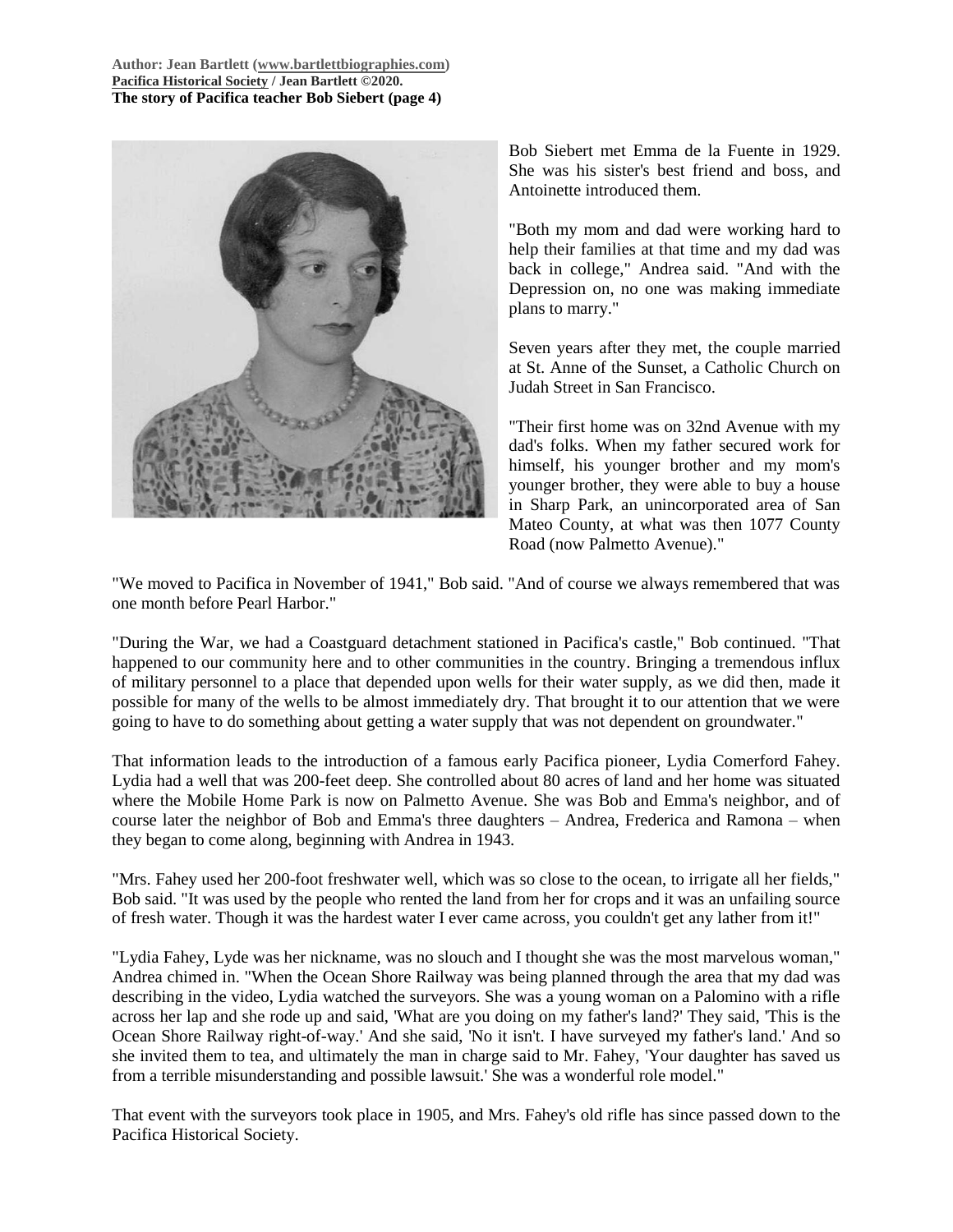

The Comerford-Fahey house was the home of Lydia Comerford Fahey for more than 50 years. Built by Joseph Comerford in the 19th century, it was demolished in the 1950s to make room for the mobile home park, Pacific Skies Estates, at 1300 Palmetto Avenue. Mrs. Fahey also owned the land across the street where Ingrid B. Lacy Middle School now stands.

In his 1985 interview, Bob Siebert connected some historic dots in regards to the old bathing pavilion, fresh water and the Fahey Ranch.

"When the Sharp Park Golf Course was being developed (beginning in 1930), sand was dredged up from the ocean and pushed into place to form a dike, or a barricade between the land and the sea, and allow the water in the present lake to become fresh," Bob explained. "It drains from the hills. The doors from the bathing pavilion were saved and brought over to the Fahey Ranch. Joining Mrs. Fahey's home was a chicken ranch and the owner of the chicken ranch, who leased the land from Mrs. Fahey, used the doors to construct his sheds and chicken houses. It was noteworthy for the fact that from the road, you could see a sign that said 'Today's Eggs.' On the reverse side, for the people driving down to the Coast for a picnic, and so forth, the sign said 'No Eggs Today.'" Bob laughed, noting the fresh eggs were obviously not meant for the out-of-towners. As to Pacifica's seaside golf course, it was designed by the renowned landscape architect Alister MacKenzie and completed in the fall of 1931.

\* \* \*

Before the kids came along, Bob worked as a master painter for the Matson Navigation in San Francisco. He painted state rooms and the sides of ships. It was a good job and it allowed Bob and Emma to contribute to the support of their family elders. Bob was not eligible for service in the Second World War. Partially deaf in one ear from diving competitions in college, he was given a 4F classification.

It was after they moved to Pacifica and after Andrea was born that Bob decided to become a teacher.

"One day my mom came home from Janovitz's Five and Dime Store, on the highway strip between Santa Maria Avenue and Paloma Avenue that is now Oceana Boulevard," Andrea said. "The shopkeeper had told my mother that we needed teachers in San Mateo County and my mother, in turn, reported this to my father. I was very little, but I remember clearly that he responded, 'I've always wanted to be a teacher!' My mother looked at him greatly surprised and said, 'Well, then that's what you should be doing!' So he took his teaching credential at San Francisco State University, then a teacher's college, and he went on to receive his Master's in Education at Stanford University."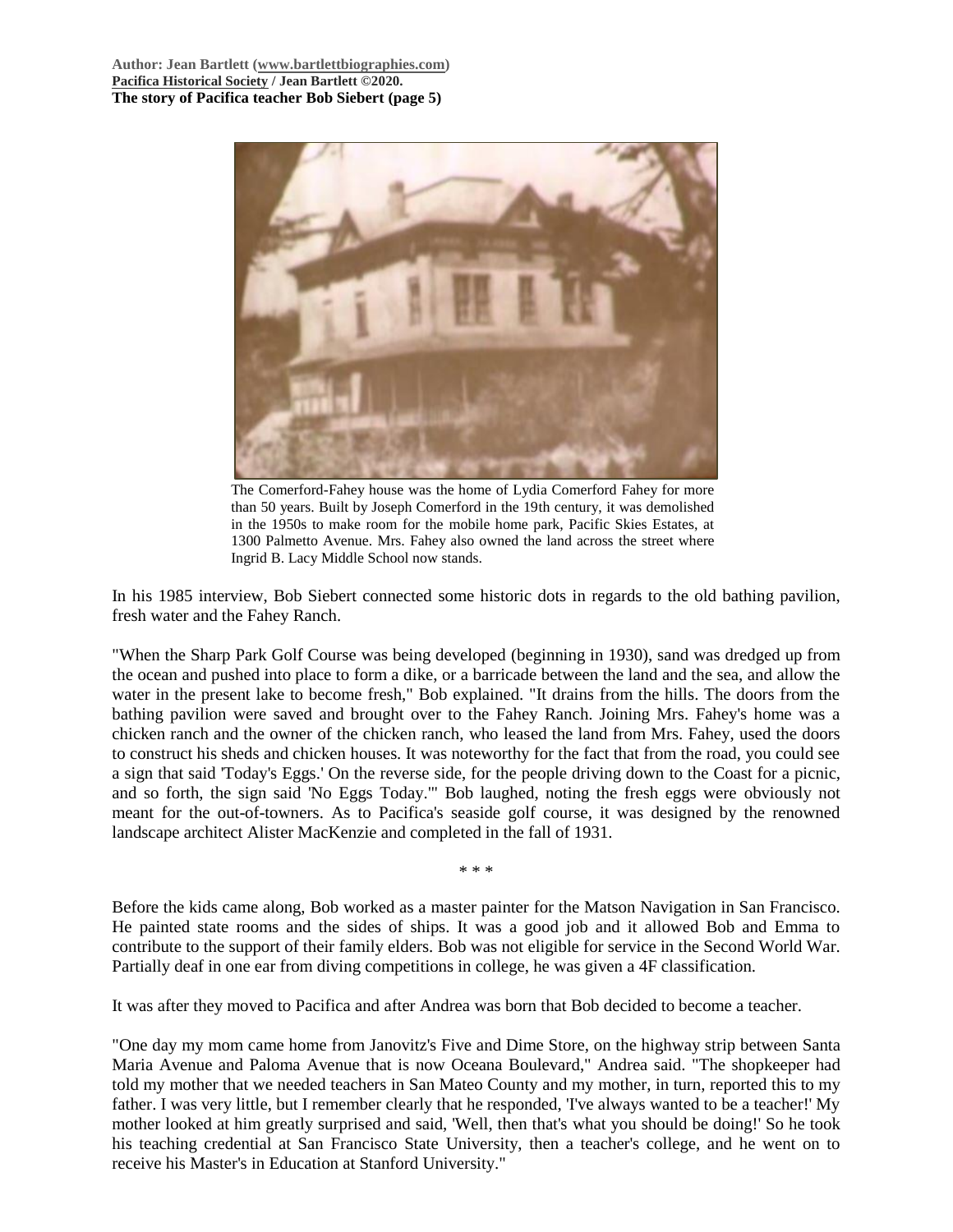The need for teachers in Sharp Park, was in a word, dire, as explained in this *San Mateo Times* article by Times Staff Correspondent George W. Whitesell, dated September 17, 1948.

# **Sharp Park Rams 253 into Building Meant for Sixty**

*SHARP PARK, Sept. 17—Six school teachers here are battling with the almost unsolvable problem of how to fit 253 children into a school built 40 years ago to hold a maximum of 60 students. One of the teachers has 54 pupils in the sixth, seventh, and eighth grades. The teaching principal has 43 first graders and a single kindergarten teacher has 38 tots who have never been to school before.*

*The plight of the little San Pedro school district, caught in the north coast residential boom, is the most desperate ever uncovered in San Mateo county.*

*What makes the situation unusual is the rigid determination of the teachers and the school trustees to give every child all the education he should rightfully have—resisting the common practice of holding two daily school sessions when overcrowding becomes apparent.*

*What makes it tolerable is the smiling co-operation of the children who are accepting the overcrowding in good spirits.*

**Classes in Church**

*The tiny, antiquated school building did have two classrooms and a basement auditorium. The auditorium has been chopped in two in order to get two more makeshift classrooms, and the school has spread out into a nearby church where three other classes are held.*

*But 127 boys are using two toilets and 126 girls have two toilets. The teachers have no sanitary facilities of their own. The halls are jammed between classes, the playground is hopelessly small and many children must share benches instead of desks.*

**More Coming**

*And it is estimated that the enrollment of the school will climb to 300 before Thanksgiving as the residential growth of Sharp Park, Pacific Manor and Edgemar continues at a headlong pace.*

*There is some relief in sight—a new school building will be built. But already it can be plainly seen that the new school will not solve the problem, that it, too, will be hopelessly overcrowded by the time it is erected.*

*Behind the trouble is the rapid expansion on the north coastside. Sharp Park and Edgemar have been experiencing a residential boom far beyond normal expectation, and brand-new Pacific Manor is a development where homes are going up in lots of 200 at a time.*

*There is a tremendous influx of new families, most of them from San Francisco, which is in easy commuting distance. Nearly every family has children of school age and the continuing development is bringing in more at a constantly accelerating rate.*

*However, taxes on these new improvements lag far behind and the school district is being forced to operate on income which, for all practical purposes, is about the same as that of two years ago when there were less than 100 pupils.*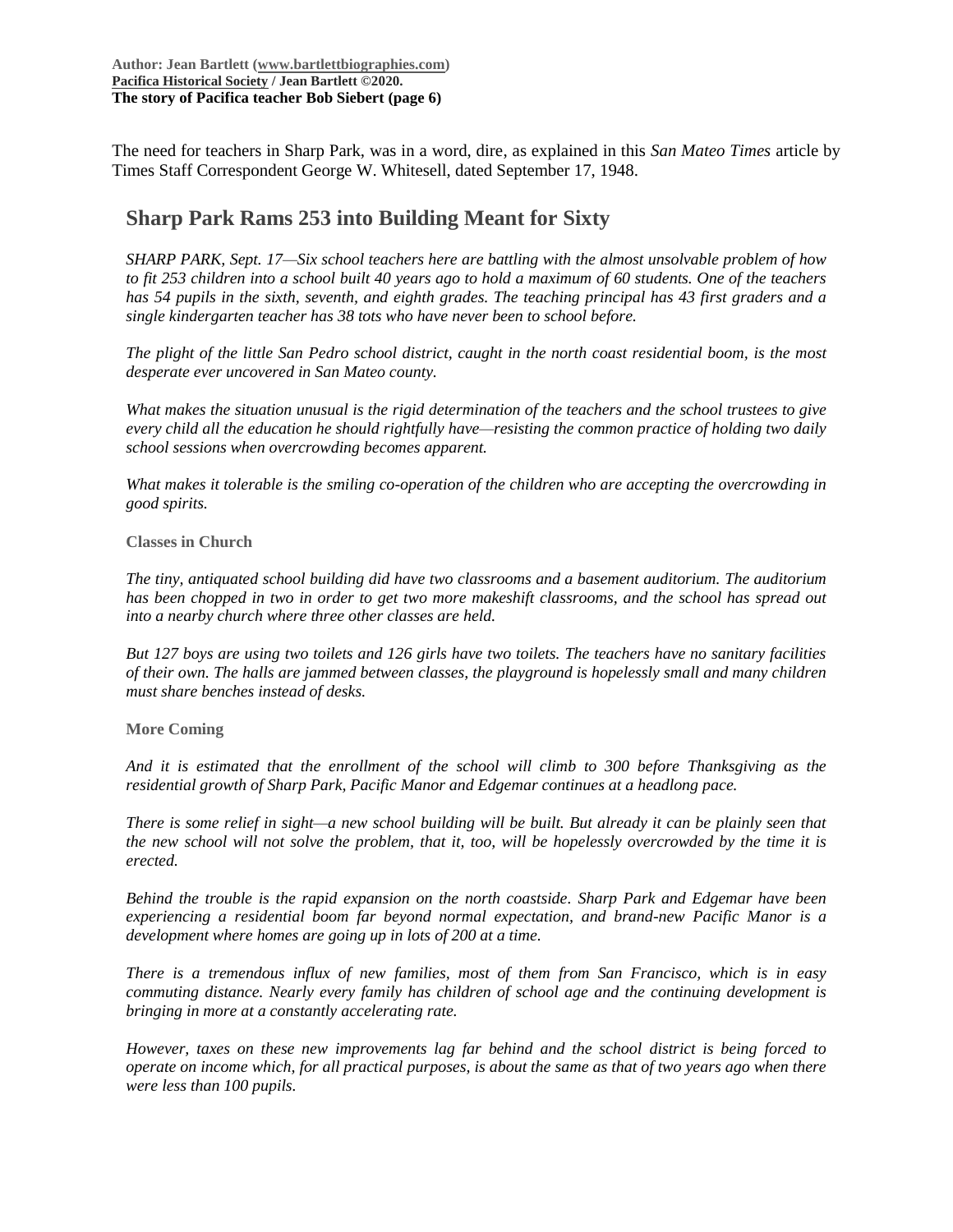*Trustees of the school district anticipated the condition which has now arrived and strove to meet it. The district voted a bond issue of \$42,000, all that could be permitted upon its assessed valuation. Six thousand dollars of this went to purchase a new school site and application was made to the state for aid under the Lowery act for assistance to "distressed school districts."*

# **Red Tape**

*State and county officials made a survey and agreed that there would be need for a 14-room school, and application was made to the state for \$450,000. Then red tape got in the road and the other distressed schools also sought funds under the Lowery act.*

*In consequence the whole project has been mercilessly pared and the district that officials agreed would need 14 classrooms is going to get only six classrooms. As for the \$450,000, that has been pared down to \$111,800 to which will add the remainder of its bond issue in order to build this six-classroom school.*

## **Not Enough**

*The county schools office says that the state money finally allotted will come soon and it is possible that this school can be erected before next year. It will not be enough, or soon enough, but it will help.*

*Teachers are allotted on the basis of the previous year's attendance and this will again cause the same "overloading" that the patient teachers now at the school are valiantly attempting to meet right now.*

*State officials shrug their shoulders and say they "don't know what's to be done." The teachers and the trustees don't know the answer either, but they are doing a brave best under almost impossible circumstances.*

## **Hot Potato**

*Teaching Principal Mrs. Mary Drury has one of the virtually impossible jobs that are typical of the whole school. She must teach 43 first grade youngsters (when authorities agree that 25 first graders is the top possible load), and then she must attend to all the administrative work of the school. Teacher Robert Siebert has tackled the job of teaching sixth, seventh and eighth grade subjects to 53 students.*

*Clerk of the school board is local merchant Al Janovitz, who, with trustee Mrs. Julie Rueckert and board president Kenneth Fitch, is holding the "hottest school potato" the county has ever seen.*

*Says Principal Drury optimistically, "If I could just get one more teacher and a place for her to work."*

*That's the spirit in which the teachers are doing their best. They can't get the impossible and they'll be grateful for any small aid they can get.–*George W. Whitesell

**—————o—————**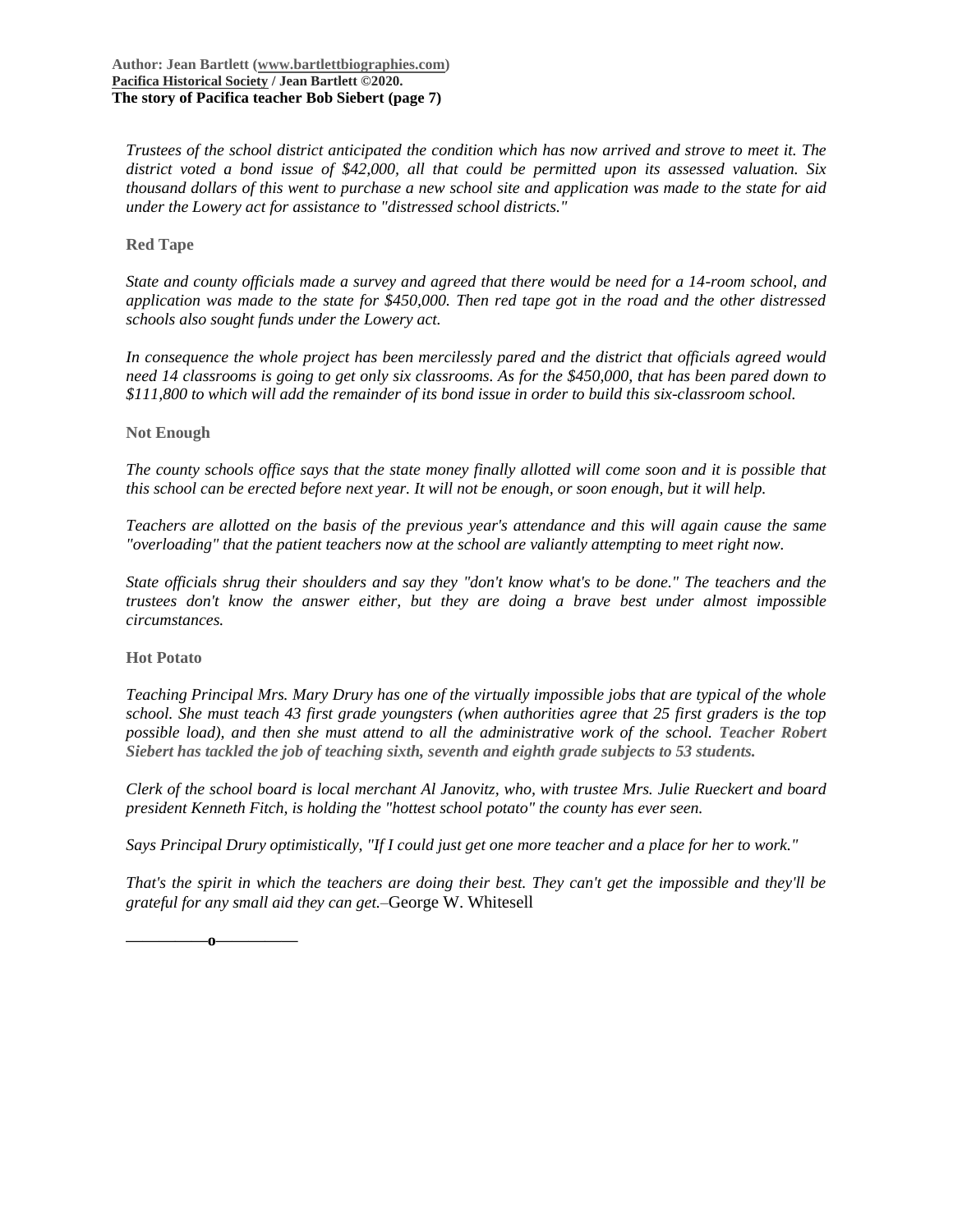**Author: Jean Bartlett [\(www.bartlettbiographies.com\)](http://www.bartlettbiographies.com/) [Pacifica Historical Society](http://pacificahistory.org/) / Jean Bartlett ©2020. The story of Pacifica teacher Bob Siebert (page 8)**



**San Pedro School, now City Hall, Sharp Park. Circa 1947.**



**Bob Siebert with his 7th and 8th grade students in 1947, San Pedro School.**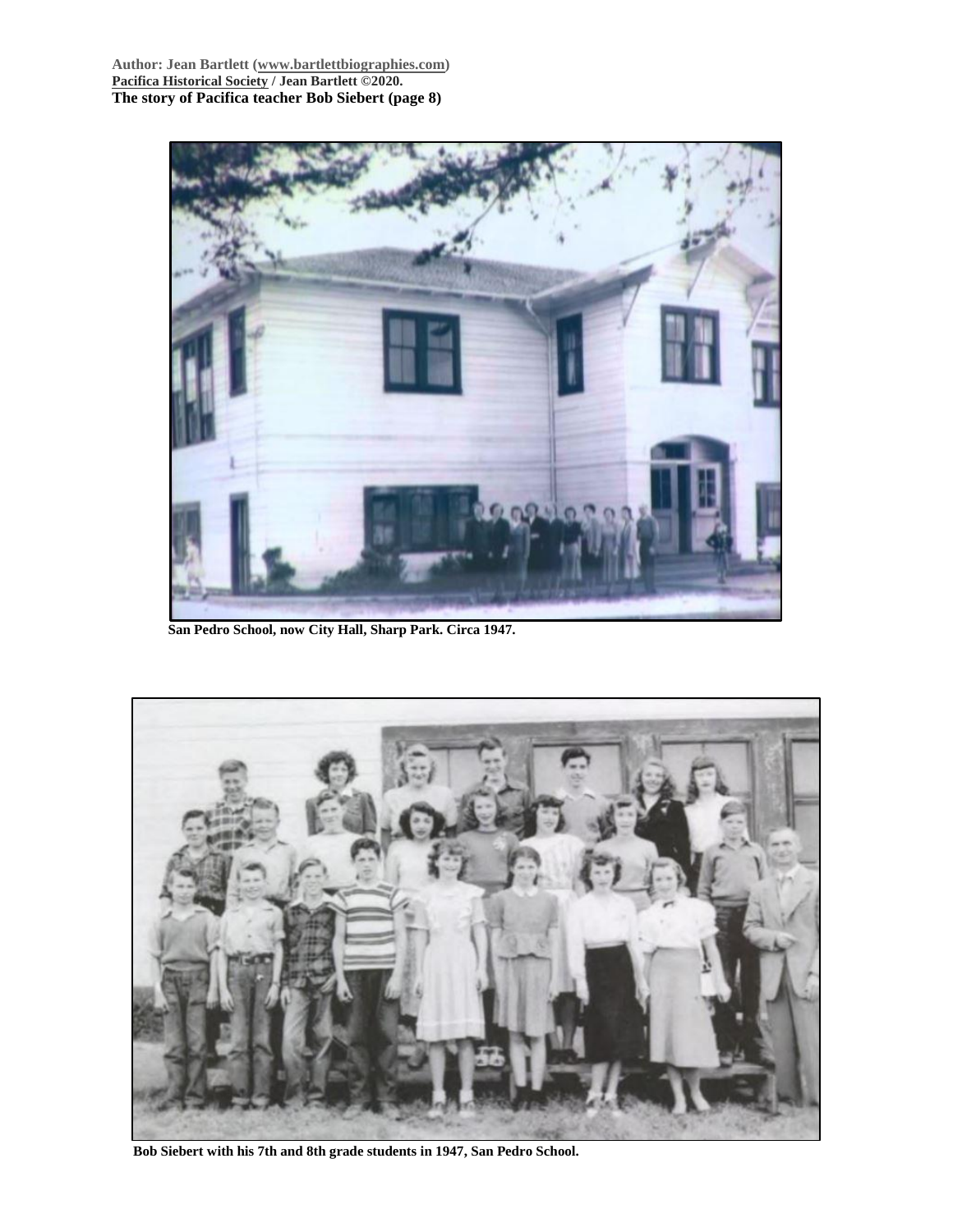#### **Author: Jean Bartlett [\(www.bartlettbiographies.com\)](http://www.bartlettbiographies.com/) [Pacifica Historical Society](http://pacificahistory.org/) / Jean Bartlett ©2020. The story of Pacifica teacher Bob Siebert (page 9)**

For the 30-year period following the Second World War, approximately six million housing units were constructed in California and 3.5 million of those were single-family homes. The 1944 GI Bill (the Servicemen's Readjustment Act) made low-interest mortgages available.

"So many people moved with their families to the Bay Area because there wasn't and isn't any snow out here," Andrea said. "And so there were all these children that needed to be accommodated. Along with the building that is now City Hall, the district rented downstairs rooms in the Little Brown Church. Together that comprised the classrooms for San Pedro School. My dad's first assignment was the fifth, sixth, seventh and eighth grades which were in the Little Brown Church annex. Some of the students sat on the floor and used pew seats for writing surfaces. There were still shortages due to the War."

Bob taught for 38 years.

"He started at San Pedro School. Sharp Park School was the first school built and he taught there for many years," Andrea recalled. "Sharp Park School was located where Ingrid B. Lacy Middle School is now. Then he taught at Oddstad Elementary School in the back of Linda Mar, and the last school he taught at was Pacific Manor School, which is where Ocean Shore School is now.

"He preferred 5th grade and always taught that grade when he had a choice. One year the district gathered all the 'problem children' throughout the city who were 9, 10 or 11, and comprised a class. They believed my dad was the best one to 'manage' them."



**Bob Siebert and his first 8th grade class, 1947, San Pedro School.**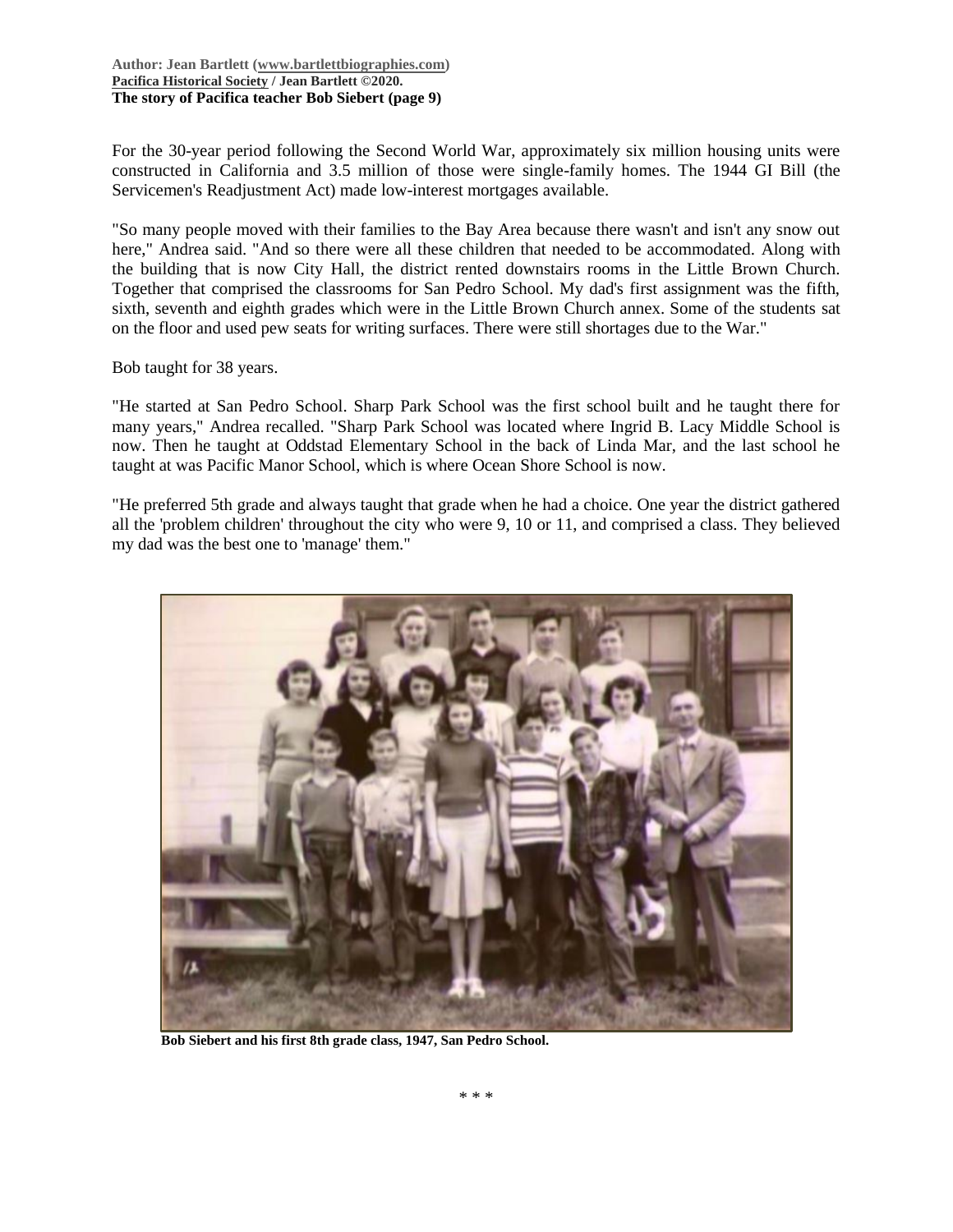#### **Author: Jean Bartlett [\(www.bartlettbiographies.com\)](http://www.bartlettbiographies.com/) [Pacifica Historical Society](http://pacificahistory.org/) / Jean Bartlett ©2020. The story of Pacifica teacher Bob Siebert (page 10)**

"The reason my parents moved to Sharp Park from San Francisco, is because my mother really wanted to have a garden around her house and they both loved the sea," Andrea said. "When we lived on Palmetto—later the family moved to Paloma, past where Oceana High School is now—we went to the beach almost every day. My father would take us to the beach at 5 a.m. in the morning. He would roust us out of bed. He'd say, 'Wake ho! Rise and Shine! Ready for work on the Matson Line!' He would then feed us and take us down there on a Saturday or Sunday. Sometimes on school days, if it was a low enough tide, he would get us out there at 4:30 in the morning because there was a lot to see. Then we would come back and get on our school uniforms and go to school. Some of my fondest childhood memories are walking on the beach with my dad or with Mrs. Fahey."



**Taken in 1939, before Bob and Emma had any children, Bob enjoys a catch from the Pacific.**

"When I look at this photo of my dad and the bass, it reminds me of the great, whirling birds that used to cover the ocean because we had so many bass. The bass would drive the herring up and the birds would feast on the herring and the sardines. Our dad used to take us down to see this, and we'd ask, 'What's that big black mass on the ocean?' and he would teach us about the ocean. He had the head of that fish he caught in 1939, mounted in his den in our little house on County Road."

Andrea noted that Mrs. Fahey would walk on the beach, dressed for downtown, then "whip off her Lisle stockings and her high-heeled shoes" and wade with Andrea into the water. Together they would find mussel shells and Mrs. Fahey would talk to Andrea about the ocean. Andrea planned on being a beachcomber for a living.

Sharp Park was a different place back then. Not only did Andrea and her family spend time on the beach, but she and her sisters also climbed up into the hills—and just a visit over to Mrs. Fahey's house would mean picking wild mushrooms and strawberries, stuffing themselves with dates, or blackberry picking in autumn. Often the sisters would have an exploratory go of Mrs. Fahey's vast attic while their dad made repairs needed to her 200-foot well. And often Emma Siebert could be found having a visit with Mrs. Fahey.

Andrea and her sisters did not attend school in Pacifica.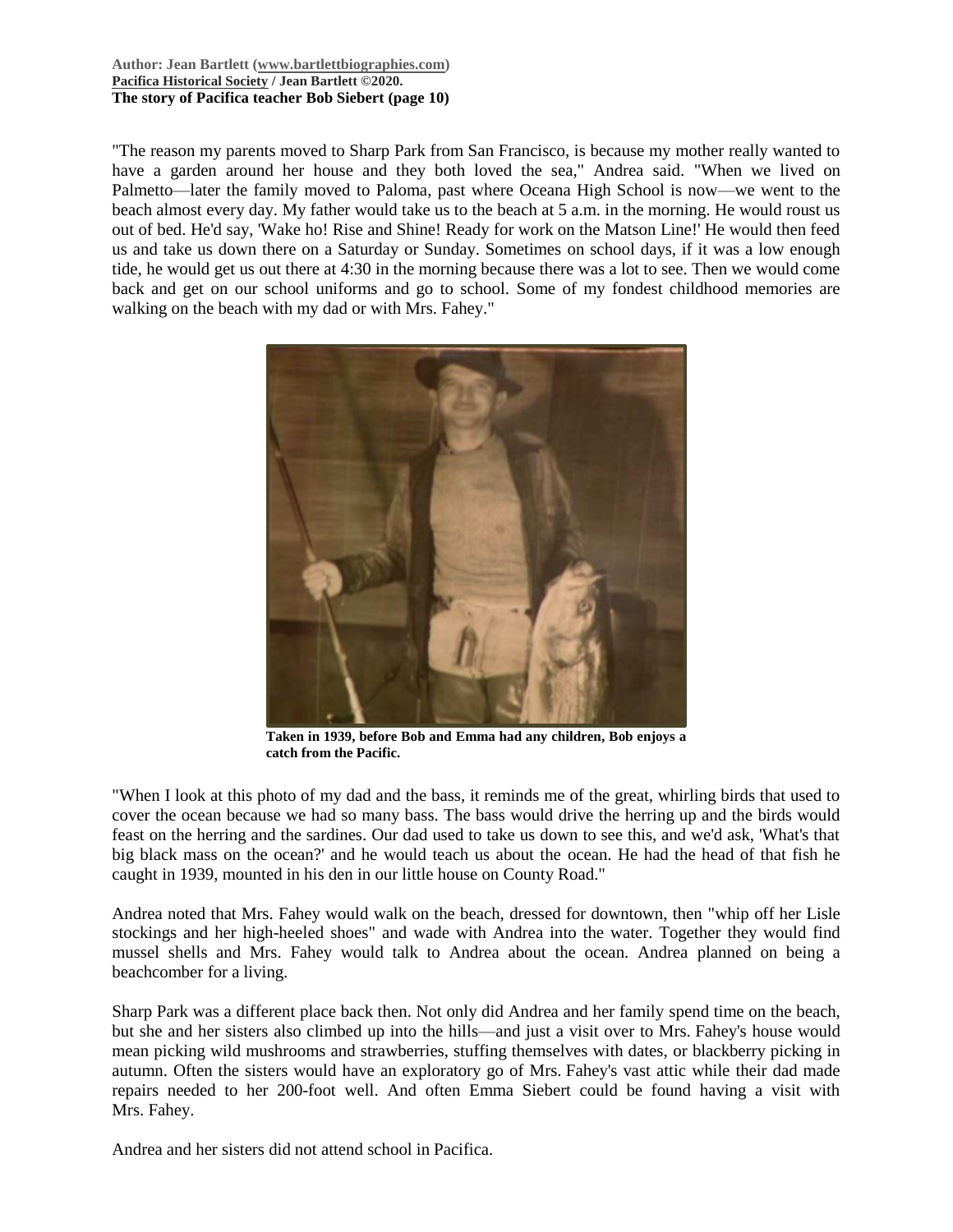"At the time our dad became teacher he was told by the principal that the teachers did not want his children at the same school with him," Andrea explained. "He and my mother discussed this carefully. He was greatly affected by his desire to stand in solidarity with another teacher who was told the same thing about her sons. However, my mother was a Mexican national by accident of birth. She was born in Mexico because her family, who lived in San Francisco, was staying with relatives during the aftermath of the 1906 quake. She'd also seen her Japanese friends incarcerated during the Second World War, and had experienced prejudice first hand. So she prevailed upon my dad to send us to school in San Francisco. We attended Notre Dame Des Victoires for elementary school. Frederica and I went to St. Rose Academy for high school. Ramona argued successfully and was the only one allowed to attend Oceana High School in Pacifica.

"For us kids, particularly the two eldest, Frederica and me, the area where we lived with its beaches, neighborhoods and agricultural lands around us, never changed until the 1950s. The GI Bill after the War made it possible to sell farmland at a great profit to housing developers from back East. By the time it really started to take hold, Frederica and I were pre-teens and we really noticed. Vast armies of earwigs came into our homes because the ag land turned over so fast that they had nowhere to go."

And all the while Bob Siebert not only taught, but became very involved in his coastal community.

In 1961, three years after the nine small communities of Fairmont, Westview, Pacific Manor, Sharp Park, Fairway Park, Vallemar, Rockaway Beach, Linda Mar and Pedro Point incorporated as the City of Pacifica, there was a *San Mateo Times* piece on eighth grade Linda Mar school teacher Robert Siebert, who had been selected to attend the spring National Education Association Conference in Tucson. The purpose of the conference was to study new methods in education, from kindergarten through eighth grade. Bob's selection by his fellow Pacifica teachers to represent the Laguna Salada Education Association came with highlights from his résumé to date. These highlights included: served as former secretary of the Sharp Park Sanitary District, past president of the Sharp Park Improvement Club, chairman of a Troop committee for Boy Scouts of America (1944-1958), and member of the Board of Directors of the Catholic Social Service of San Mateo County. Additional service activities included: past president of the Laguna Salada Education Association, membership in the NEA, work with the Planning Committee for UNESCO observances and he was also a former parliamentarian of the San Mateo County Teachers Association. Not mentioned in the article but noted by all of his daughters, was that Bob was also a square dance caller, and a great quoter of Shakespeare, having read all of the Bard's play by the time he was 12 years old.

"My father studied social institutions in school," Andrea said. "He was very interested in how the world worked in terms of what was needed. That brought his early involvement in the Sharp Park Improvement Club and the Sharp Park Sanitary Board. The water crisis he alluded to in the (1985) video, brought people together around the issue of water and how they were going to share it out and whether the County was going to foot the bill, or who was going to pay. After that, as more people moved in, he was part of the Sanitary Board and that was more organized. It wasn't just a club. It was incorporated, it had articles, and they wheeled and dealed with the County to get us set up with water from Hetch Hetchy."

Because of the work of Bob Siebert, and other equally-determined water warriors of the Salada Beach and Sharp Park areas—and despite contentious naysayers who filled local papers with headlines such as: "Hetch Hetchy Will Bankrupt The Coastside—coastal residents voted to incorporate the North Coast County Water District in 1944. Pipes were subsequently laid and NCCWD has provided Hetch Hetchy water to the City of Pacifica since.

Longtime Pacifican, longtime member of the Pacifica Historical Society and retired educator Erika Rigling was and remains a huge fan of Bob Siebert. She noted that also remains true for Pacifica teachers still working or retired who knew him.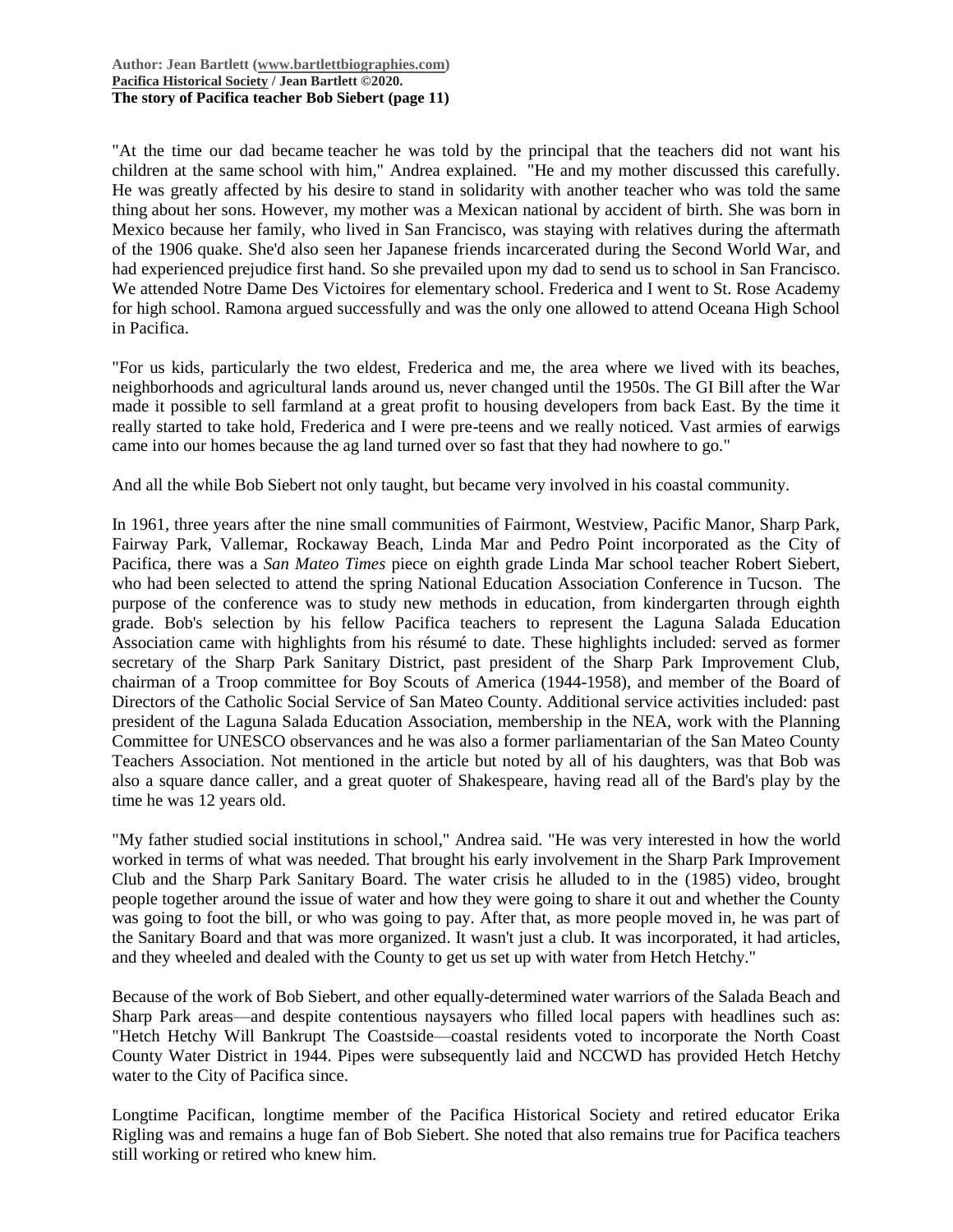#### **Author: Jean Bartlett [\(www.bartlettbiographies.com\)](http://www.bartlettbiographies.com/) [Pacifica Historical Society](http://pacificahistory.org/) / Jean Bartlett ©2020. The story of Pacifica teacher Bob Siebert (page 12)**

"I first met Bob when I found out that during the summers, he was the one who repaired the audio-visual machines in the School District," Erika said. "At that time, our equipment was mostly record players and movie projectors. Teachers would tag the equipment in need of repair and he volunteered his time to fix it. When I was teaching at the Alternative School (now Ocean Shore Elementary), he volunteered to come in and teach a number of subjects. I particularly remember him bringing a stereoscope to the class because we were reading a story that had one in it. All the kids loved looking at an actual stereoscope and it greatly enhanced the reading of the story. He was very giving of his time. He was very giving as an educator and his students thought the world of him."

"He was deeply interested in how the world worked in terms of people being of goodwill," Andrea said. "He held strong convictions about the empowerment that education could provide. Eternally grateful to his brother, his dearest friend for his own education, he felt a brotherly sense of duty toward his students. He never went to bed before two in the morning during any school year and lost weight regularly all year long, until my mom could fatten him up during summer. He was busy collecting data and learning things so he could benefit his children and prepare them for the most success they could enjoy."

"I think his classroom was kind of a field trip," Andrea went on to say. "He introduced dance and music into the school, learned Spanish to teach that in school, studied art so he could help his artistic students, and each summer he would take me to Coyote Point to borrow animals from their taxidermy library, so that he could teach ecology in summer school. I'm sure as both a teacher and as a fellow citizen he made mistakes—but due to idealism, never to small mindedness."



**At his definitely festive retirement party, Bob posed with Mrs. Drury, the principal of San Pedro School when Bob began his teaching career.**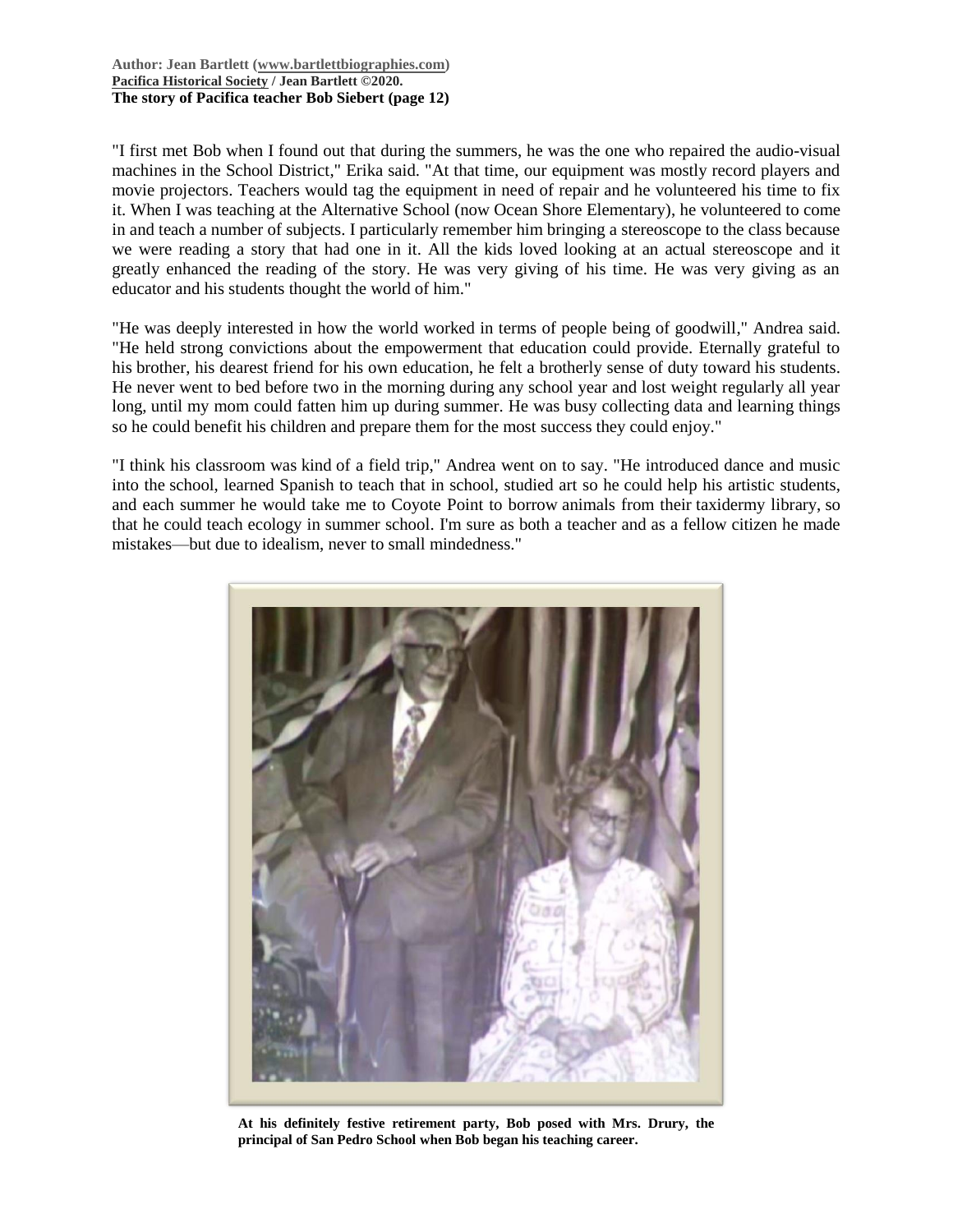"My dad was mild-mannered and encouraging with his three daughters as children, and he stayed that way all his life," Andrea recalled with a smile. "He loved Pacifica and its people very much and his passion for justice was considered and deliberate. He was delighted when I worked with *Pacifica Tribune* publisher Bill Drake to oppose capitulation to a shifty gambling house on Mori Point that would have ruined real estate. One election we argued for weeks about whether to vote for the person with the most integrity as distinguished from the person most likely to be elected. On Election Day we both went off to the polls separately. I decided to switch and vote for the electable candidate. He asked me, after I poured myself and my parents a sherry, 'Who did you vote for?' Embarrassed, I answered that I'd voted for his suggested candidate after all. He took his pipe out of his mouth and laughed and said, 'I voted for Shirley Chisholm!' He and I could talk each other in and out of anything. My sister Frederica was his star. My sister Ramona was his heart's delight." (Bob and Emma Siebert were also very proud in-laws and were thrilled to be grandparents to seven.)

Was her father in favor of the City's incorporation in 1957?

"Though he and my mom were keenly aware of the deficits a community might suffer from overgrowth and underfunding, they, like most of the people, believed the Coastsiders were somewhat neglected by the County. They warily considered that being a city could benefit them."

Andrea said her dad did not like being retired and fell ill with diabetes soon after.

"So he un-retired after a couple of years and was then hired by Mercy High School in Burlingame to teach – as a science and math resource person. The teachers and administrators there valued him even more than he'd been valued by colleagues before. The experience gave him the strength to lift himself from diabetic ill-health to perfect health and he was never troubled by diabetes again. I was most grateful that he gave himself that experience."

Along with Karl Baldwin, Cheryl Bracco, Bill Growney, Howard Hoops, Paul Lawrence, Grace McCarthy, Marv Morganti, Sheila Hyman and Henry Boudinot, Bob Siebert helped establish the 1982 founded, [Pacificans Care.](https://www.pacificans-care.com/) Still very much going, the community based non-profit organization raises funds locally to provide grants to social service organizations in Pacifica.

"My parents close friends were mostly family and friends in San Francisco, because they grew up there and worked there for so long," Andrea said, "And these friendships lasted until death. But my dad's best Pacifica friend, after they moved to Paloma, was Henry Boudinot. The two played chess once a week. He of course had also been friends with Mrs. Fahey and my mom and Lydia were especially close friends. My parents were so fond of Maida and Tom Johnston. The Johnstons lived in the Sharp Park house known as the 'Skull Cracker.' The Johnstons had a marvelous library and lent me many books to read and encouraged my interests in politics and literature. Until his death, somewhere in the late 1980s, Tom Johnston was a welcome visitor to our home and he and my dad talked over all things endlessly."

Because of Bob's involvement in all sorts of Pacifica civic groups, he knew Jean and Joe Fassler well. Jean Fassler, a multi-Pacifica mayor was also the City's first mayor. He knew Grace McCarthy well, also a multi-Pacifica mayor, and worked with her on many committees.

"*Pacifica Tribune* publisher Bill Drake visited our house regularly," Andrea said. "My dad also worked a great deal with teacher Ingrid B. Lacy (Pacifica's middle school is named after her). He so admired her and my mom thought highly of Mrs. Lacy as well."